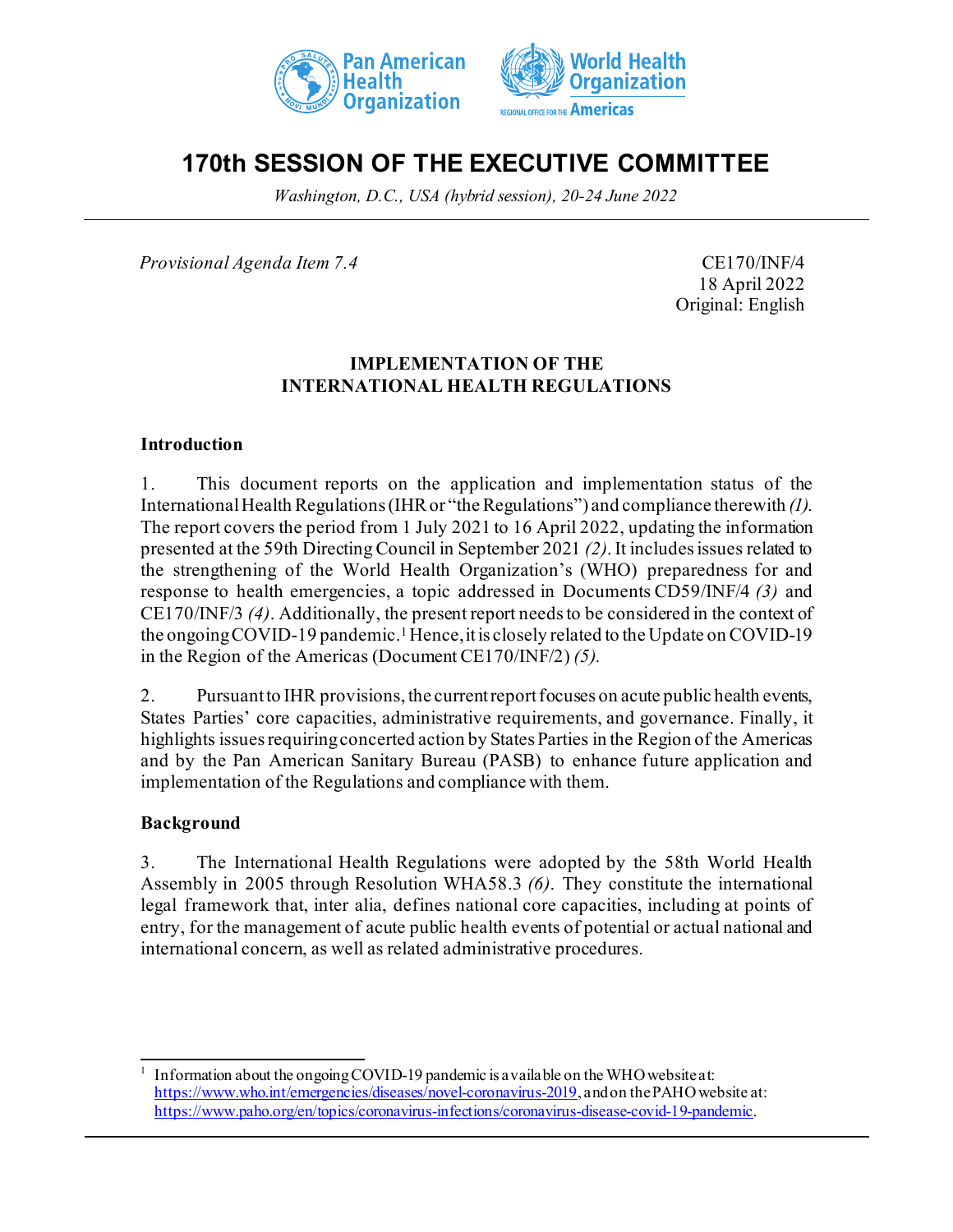#### **Situation Analysis**

### *Acute Public Health Events*

4. The Pan American Health Organization (PAHO) serves as the World Health Organization IHR Contact Point for the Region of the Americas and facilitates the management of public health events with the National IHR Focal Points (NFPs) through established communication channels. In 2021, the WHO Secretariat launched a secure online platform for this purpose. Between 1 January 2022 and 19 March 2022, 26 of the 35 States Parties in the Americas (74%) confirmed or updated the contact information for their NFPs, along with the updated list of national users of the secure WHO Event Information Site for National IHR Focal Points (EIS). As of 19 March 2022, 172 users from all 35 States Parties had the credentials to access the WHO EIS portal. In 2021, routine tests of connectivity between the WHO IHR Contact Point and the NFPs in the Region were successful on at least one occasion for 28 of the 35 States Parties (80%) by both telephone and email.

5. The analysis presented below, concerning acute public health events of potential or actual national and international concern, exclusively focuses on those events not related to the COVID-19 pandemic, which includes multisystem inflammatory syndrome in children and adolescents, the emergence of SARS-CoV-2 Variants of Concern or Variants of Interest, and adverse events following immunization with vaccines against COVID-19. From 1 July 2021 to 19 March 2022, 43 acute public health events of potential international concern were identified and assessed in the Region, representing 21% of the events considered globally over the same period. The number of events identified and assessed for each of the States Parties in the Americas is presented in the Annex. For 26 of the 43 events (60%), national authorities (including through the NFPs on 18 occasions) were the initial source of information. Verification was requested for the 14 events identified through media sources, and it was obtained for all of them.

6. Of the 43 events assessed, 25 events (58%), affecting 12 States Parties and three territories in the Region, were of substantiated international public health concern, representing 15% of such events determined globally. Of these 25 events, 16 events (64%) were attributed to infectious hazards. The etiologies most frequently recorded for these 16 events were malaria (3 events) and influenza viruses (2 events). The remaining 9 events of substantiated international public health concern were associated with the human-animal interface (5 events), disasters (2 events), product-related hazards (1 event), and chemical-related hazards (1 event). Over the period considered, of the 41 new events unrelated to the COVID-19 pandemic that were published globally on the WHO EIS portal, 5 (12%) concerned States Parties in the Americas.

7. Besides the COVID-19 pandemic-related public health emergency of international concern (PHEIC),<sup>[2](#page-1-0)</sup> on 11 March 2022, following the thirty-first meeting of the Poliovirus IHR Emergency Committee, the Director-General of WHO determined that the spread of wild

<span id="page-1-0"></span><sup>&</sup>lt;sup>2</sup> Information about the IHR Emergency Committee for the COVID-19 pandemic can be accessed on the WHO website at[: https://www.who.int/groups/covid-19-ihr-emergency-committee](https://www.who.int/groups/covid-19-ihr-emergency-committee).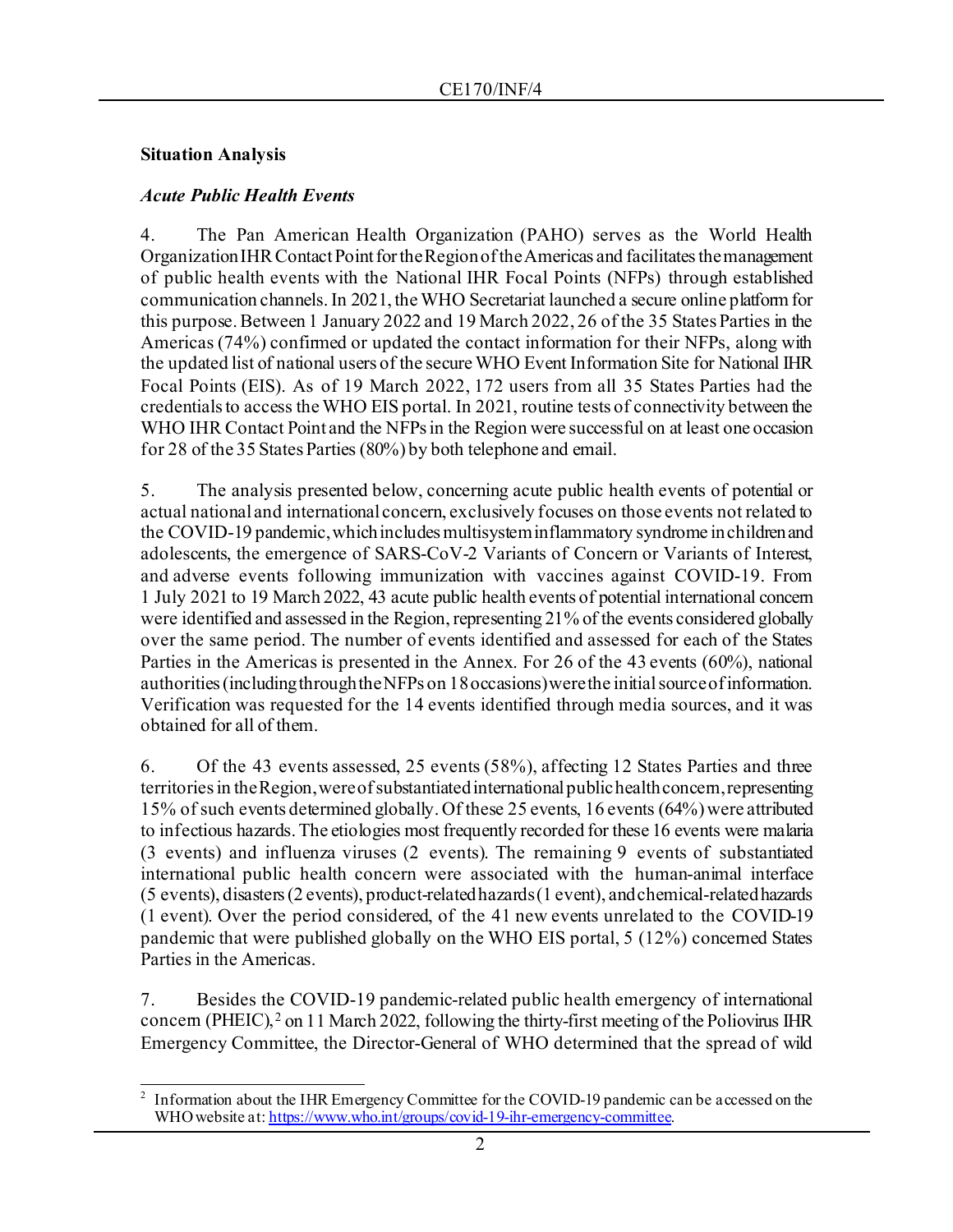poliovirus and circulating vaccine-derived poliovirus continues to constitute a PHEIC[.3](#page-2-0) Additional information about acute public health events of significance or with implications for the Region of the Americas is published and updated on the PAHO website.<sup>[4](#page-2-1)</sup>

# *Core Capacities of States Parties*

8. The COVID-19 pandemic reignited the debate surrounding the objectives of each of the four components and related tools of the IHR Monitoring and Evaluation Framework (IHR MEF) *(7)*. As reported in Document CD59/INF/5 *(2)*, a consultative meeting on Joint External Evaluations (JEE) and State Party Annual Reporting (SPAR) was convened by the WHO Secretariat in March 2021. Following the meeting, a Technical Working Group for Review of the IHR MEF was established with a focus on the JEE and SPAR tools.

9. As a result of the Working Group's review, in December 2021, the WHO Secretariat shared with States Parties a revised tool<sup>[5](#page-2-2)</sup> to facilitate the submission of their IHR Annual Reports to the World Health Assembly, as mandated by Article 54 of the Regulations, Resolution WHA61.2 *(8)*, and Decision WHA71(15) *(9).* Like its predecessors, the revised tool focuses exclusively on the core capacities of States Parties. In December 2021 the revised tool was made available in English as both a fillable Adobe Acrobat file and an online form for submission through the WHO e-SPAR portal.<sup>6</sup> Translations of the tool into French and Spanish were made available for online submission through the e-SPAR portal on 24 February 2022. Preliminary versions of those translations were made available to States Parties in fillable Adobe Acrobat format on 17 March 2022, and revised versions were made available on 1 April 2022.

10. The deadline for submission of the IHR Annual Report by States Parties to the 75th World Health Assembly is 30 April 2022. As of 16 April 2022, 30 (86%) of the 35 States Parties in the Region of the Americas have complied with that obligation. As five States Parties have yet to report, it is not possible to present a preliminary analysis of the status of core capacities in the Region, and the information in Document CD59/INF/5 *(2)* remains the most up-to-date for now. Historical data and trends concerning the status of core capacities are publicly available on the WHO Global Health Observatory web page for the period from 2011 to 2018[7](#page-2-4) and on the WHO e-SPAR portal from 2019 to 2021. [8](#page-2-5) 

<span id="page-2-0"></span>Information about the IHR Emergency Committee concerning ongoing events and context involving the transmission and international spread of poliovirus is a vailable on the WHO website at:<br>https://www.who.int/groups/poliovirus-ihr-emergency-committee.

<span id="page-2-1"></span><sup>&</sup>lt;sup>4</sup> PAHO Epidemiological Alerts and Updates are available at:<br>https://www.paho.org/en/epidemiological-alerts-and-updates.

<span id="page-2-2"></span> $\frac{1}{5}$  The Electronic State Parties Self-Assessment Annual Reporting Tool(e-SPAR) is a web-based platform available at: <u>https://extranet.who.int/e-spar.</u><br><sup>6</sup> See footnote 5.

<span id="page-2-4"></span><span id="page-2-3"></span> $7$  The WHO Global Health Observatory web page is a vailable on the WHO website at: <http://apps.who.int/gho/data/node.main.IHR00ALLN?lang=en>.

<span id="page-2-5"></span> $\overline{\text{See footnote 5}}$ .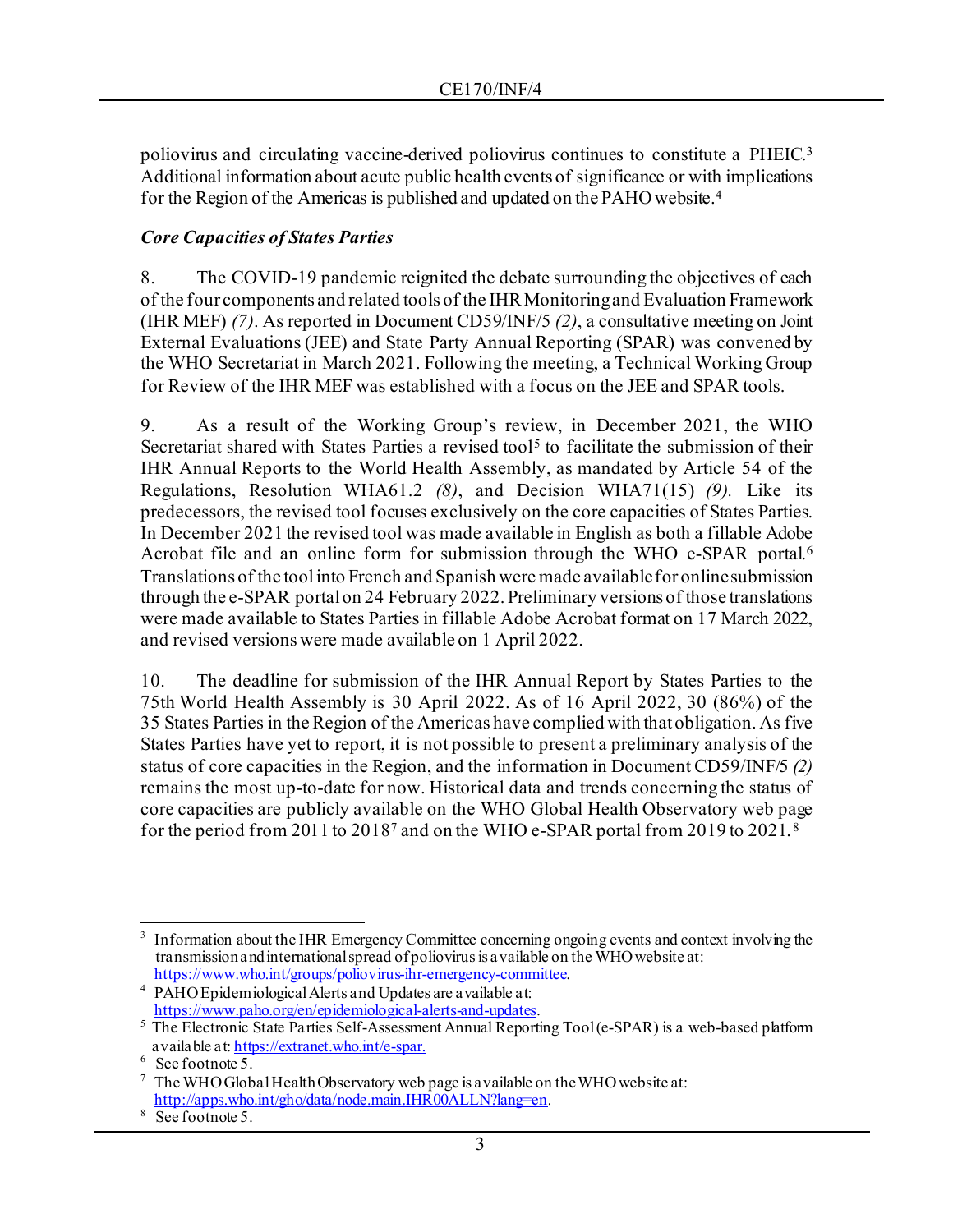11. As presented in the Annex, no Voluntary External Evaluations in the context of the IHR MEF were conducted during the period covered by this report *(7)*. COVID-19 pandemic-related action reviews were conducted in Argentina, Belize, Bolivia, Brazil, Chile, Ecuador, Panama, and Uruguay, and possibly others. It is worth noting that, pursuant to Resolution WHA74.7 *(10)*, the WHO Secretariat is expected to present a detailed concept note to the 75th World Health Assembly on the voluntary pilot phase of the Universal Health and Preparedness Review mechanism and how it would relate to the existing IHR MEF.

12. The period covered by this report coincides with the rapid evolution of the COVID-19 pandemic. During this time, to support national authorities in their response efforts, PASB conducted regional, subregional, multi-country, and country missions, training, and workshops on a virtual basis. They addressed the following pillars of the WHO COVID-19 Strategic Preparedness and Response Plan of 2021 *(11)*: risk communication, community engagement, and infodemic management; surveillance, epidemiological investigation, contact tracing, and adjustment of public health and social measures; points of entry, international travel and transport, and mass gatherings; laboratories and diagnostics; infection prevention and control, and protection of the health workforce; case management, clinical operations, and therapeutics; maintaining essential health services and systems; and vaccination.<sup>9</sup>

#### *Administrative Requirements and Governance*

13. As of 16 April 2022, 502 ports in 28 States Parties in the Region of the Americas, including one landlocked State Party (Paraguay), were authorized to issue the Ship Sanitation Certificate.<sup>[10](#page-3-1)</sup> Ten additional ports were authorized in seven overseas territories of France (2), the Netherlands (2), and the United Kingdom (6). The WHO Secretariat established an online portal to allow States Parties to update the list of their authorized ports, and States Parties were informed accordingly on 18 March 2022.

14. As of 16 April 2022, the IHR Roster of Experts included 420 professionals, 95 (23%) of whom are from the Region of the Americas. They include experts designated by 11 of the 35 States Parties in the Region: Argentina, Barbados, Brazil, Canada, Cuba, Jamaica, Mexico, Nicaragua, Paraguay, Peru, and the United States of America.

15. In 2021, 28 (80%) of the 35 States Parties in the Region responded to the global survey<sup>[11](#page-3-2)</sup> for updating the WHO Travel and Health web page. <sup>[12](#page-3-3)</sup> The 2021 survey concerned, inter alia*,* requirements for proof of vaccination against yellow fever as a condition for

<span id="page-3-0"></span><sup>9</sup> Document CE170/INF/2,Update on COVID-19 in the Region of the Americas *(5)*, presents an exhaustive description of capacity-building activities supported by PASB in the context of the pandemic and financial support provided by partners.

<span id="page-3-1"></span><sup>&</sup>lt;sup>10</sup> The list of ports authorized to issue the Ship Sanitation Certificate is a vailable on the WHO website at:<br>https://www.who.int/ihr/ports airports/portslanding/en/.

<span id="page-3-3"></span><span id="page-3-2"></span><sup>&</sup>lt;sup>11</sup> The global survey for 2022 is underway at the time of this writing.<br><sup>12</sup> The WHO Travel and Health web page is a vailable at:

[https://www.who.int/health-topics/travel-and-health#tab=tab\\_1](https://www.who.int/health-topics/travel-and-health#tab=tab_1)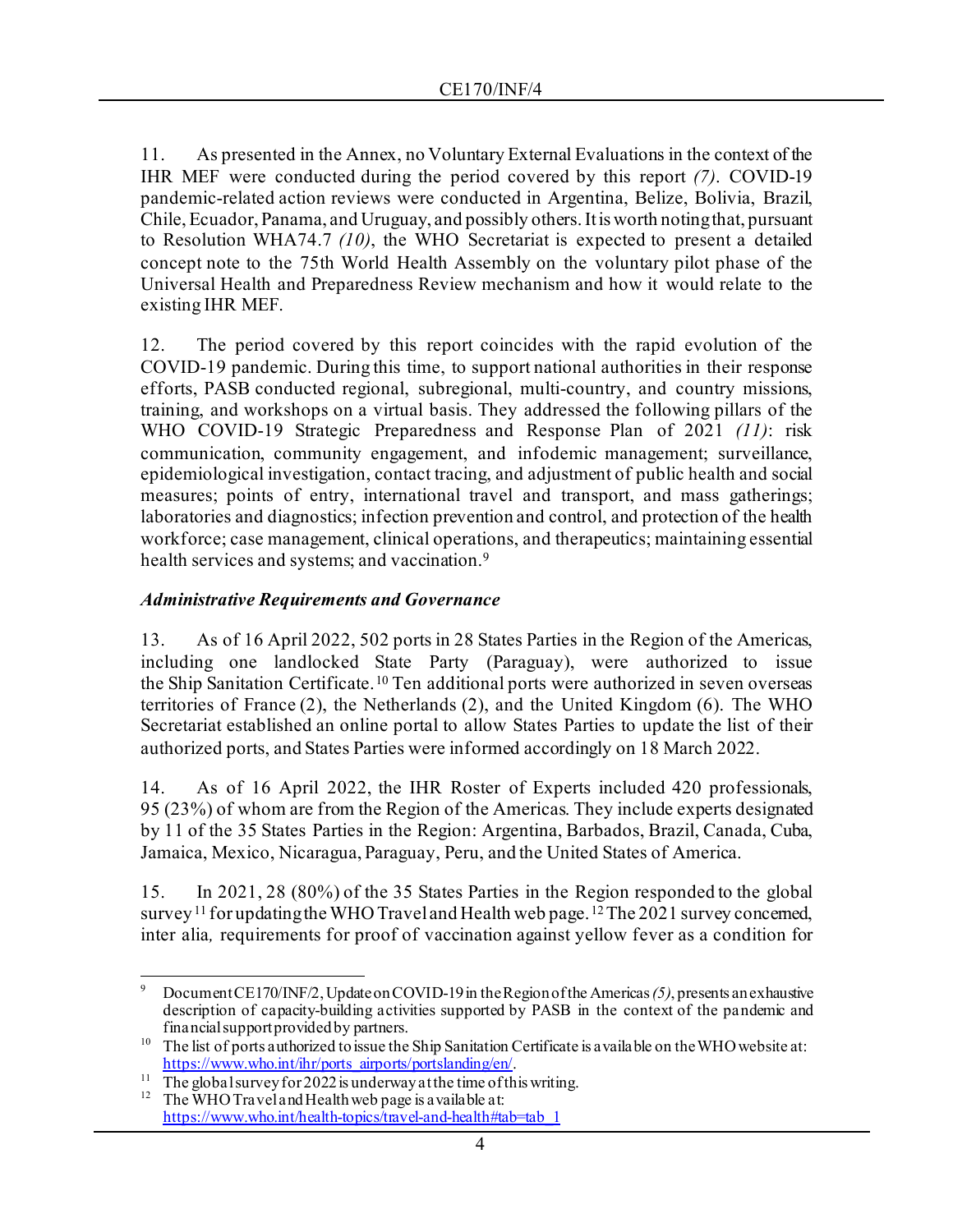granting entry and/or exit to international travelers.[13](#page-4-0), [14](#page-4-1) In the context of the COVID-19 pandemic, it is worth noting that, pursuant to Articles 35 and 36 and Annexes 6 and 7 of the Regulations, no health documents other than the International Certificate of Vaccination or Prophylaxis (ICVP), with proof of vaccination against yellow fever, can be required by States Parties as conditions for granting travelers exit and/or entry. During the COVID-19 pandemic, States Parties in the Americas have adopted different international travel-related measures, including requirements for granting exit and/or entry, to mitigate the risk of exportation, importation, and onward local transmission of the SARS-CoV-2 virus. In some cases these were consistent with IHR provisions, beyond Article 43, and with the risk-based approach promoted by the WHO Secretariat *(12, 13).* As per the WHO interim position paper, Considerations Regarding Proof of COVID-19 Vaccination for International Travellers *(14)*, and the Temporary Recommendations current at the time of this writing,[15](#page-4-2) States Parties shall not require proof of vaccination against COVID-19 as sole condition of entry. As of 16 April 2022, four States Parties in the Region —Costa Rica, El Salvador, Grenada, and Mexico— are not applying any COVID-19-related requirement for granting entry to their territory.

#### **Action Needed to Improve the Situation**

16. For global health governance, as anticipated in Documents CD58/INF/1 *(15),* CD59/INF/4 *(3)*, and CD59/INF/5 *(2)*, the future application and implementation of and compliance with the IHR is linked to the implementation of various documents. They include: *a)* Resolution WHA73.1 *(16, 17)*; *b)* Resolution WHA73.8 *(18)*; *c)* Resolution WHA74.7 *(10)*, which establishes the Member States Working Group on Strengthening WHO Preparedness and Response to Health Emergencies (WGPR);<sup>[16](#page-4-3)</sup> and *d*) Decision WHA74(16) *(19)*, which requests the Director-General of WHO to convene a special session of the World Health Assembly in November 2021 and also extends the mandate of the WGPR. Implementation will also be linked implicitly to the evolving COVID-19 pandemic.

<span id="page-4-0"></span><sup>&</sup>lt;sup>13</sup> Countries with Risk of Yellow Fever Transmission and Countries Requiring Yellow Fever Vaccination, updated to May 2021, is available at: [https://www.who.int/publications/m/item/countries-with-risk-of-yellow-fever-transmission-and](https://www.who.int/publications/m/item/countries-with-risk-of-yellow-fever-transmission-and-countries-requiring-yellow-fever-vaccination-(may-2021))[countries-requiring-yellow-fever-vaccination-\(may-2021\)](https://www.who.int/publications/m/item/countries-with-risk-of-yellow-fever-transmission-and-countries-requiring-yellow-fever-vaccination-(may-2021)).

<span id="page-4-1"></span><sup>&</sup>lt;sup>14</sup> Country Vaccination Requirements and WHO Recommendations for International Travellers and Malaria Prophylaxis per Country, updated to May 2021, is available at: https://www.who.int/publications/m/item/vaccination-requirements-and-recommendations-for-<br>international-travellers-and-malaria-situation-per-country-2021-edition.

<span id="page-4-2"></span><sup>&</sup>lt;sup>15</sup> The current Temporary Recommendations, issued by the Director-General of WHO in response to the COVID-19 PHEIC, are available on the WHO website at: [https://www.who.int/news/item/13-04-2022-statement-on-the-eleventh-meeting-of-the-international](https://www.who.int/news/item/13-04-2022-statement-on-the-eleventh-meeting-of-the-international-health-regulations-(2005)-emergency-committee-regarding-the-coronavirus-disease-(covid-19)-pandemic)[health-regulations-\(2005\)-emergency-committee-regarding-the-coronavirus-disease-\(covid-19\)](https://www.who.int/news/item/13-04-2022-statement-on-the-eleventh-meeting-of-the-international-health-regulations-(2005)-emergency-committee-regarding-the-coronavirus-disease-(covid-19)-pandemic) [pandemic](https://www.who.int/news/item/13-04-2022-statement-on-the-eleventh-meeting-of-the-international-health-regulations-(2005)-emergency-committee-regarding-the-coronavirus-disease-(covid-19)-pandemic).<br><sup>[16](https://www.who.int/news/item/13-04-2022-statement-on-the-eleventh-meeting-of-the-international-health-regulations-(2005)-emergency-committee-regarding-the-coronavirus-disease-(covid-19)-pandemic)</sup> The web page of the Working Group on Strengthening WHO Preparedness and Response to Health

<span id="page-4-3"></span>Emergencies is available a[t: https://apps.who.int/gb/wgpr/](https://apps.who.int/gb/wgpr/).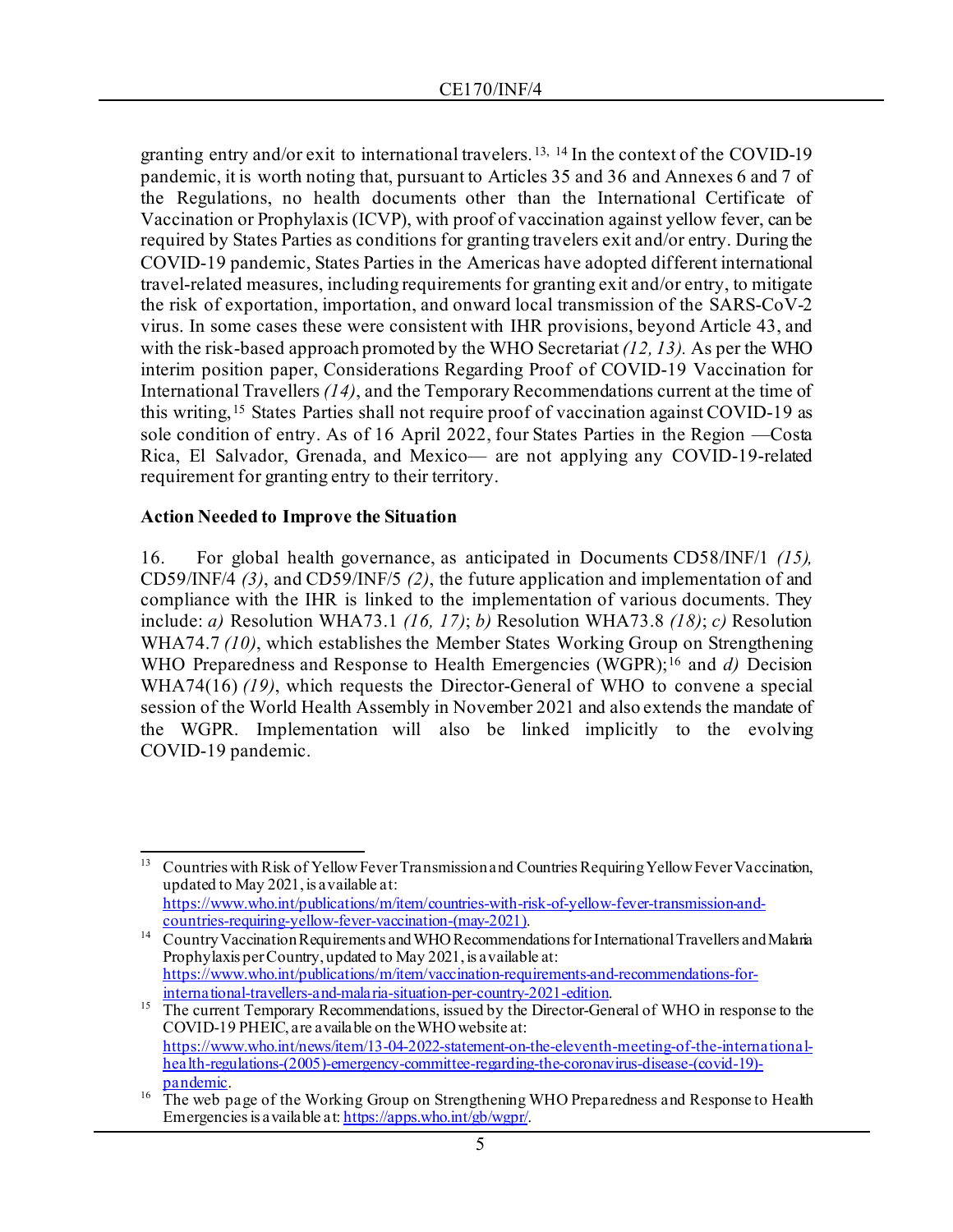17. Pursuant to Resolution WHA74.7 *(10)* and Decision WHA74(16) *(19)*, the WGPR submitted its report *(20)* to the Special Session of the World Health Assembly in November 2021. Adopted by consensus by the WGPR, the report was welcomed by the Assembly. The WGPR also presented its interim report, including the Programme of Work until the 75th World Health Assembly, to the 150th Session of the WHO Executive Board *(21)*. The WGPR Bureau is currently drafting the WGPR final report to be presented to the 75th World Health Assembly in May 2022. It will take into account the exchanges among Member States during the formal and informal WGPR meetings, the information posted on the WHO Dashboard of COVID-19 Related Recommendations, <sup>[17](#page-5-0)</sup> as well as the results of an online survey for Member States and stakeholders, [18](#page-5-1) launched by the WGPR Bureau in December 2021, to prioritize recommendations to be addressed by the WGPR.

18. During its Special Session, the World Health Assembly adopted Decision SSA2(5) *(22)*, establishing an Intergovernmental Negotiating Body<sup>[19](#page-5-2)</sup> to draft and negotiate a WHO convention, agreement, or other international instrument on pandemic prevention, preparedness, and response.

19. In relation to the two above-mentioned intergovernmental processes, which could shape the future fitness of the Regulations as a tool for global health emergencies governance, it must be recalled that, pursuant to Article 55 of the IHR, the United States of America proposed amendments to the Regulations. On 20 January 2022, through Circular Letter C.L.2.2022, the Director-General of WHO shared that proposal with all States Parties for further consideration by the 75th World Health Assembly.

20. Additionally, the overall future of the governance necessary to prepare for and respond to health emergencies is intertwined with the follow-up, by the 75th World Health Assembly, on Decision EB150(6) *(23)* regarding the prospective establishment of a Standing Committee on Pandemic and Emergency Preparedness and Response. It will also be influenced by the work of the Working Group on Sustainable Financing,<sup>[20](#page-5-3)</sup> as well as by the deliberations of the 75th World Health Assembly related to the Concept Note on Strengthening the Global Architecture for Health Emergency Preparedness, Response and Resilience *(24)*.

21. This ongoing work to reshape the global health architecture is led primarily by Member States and has, by definition, global breadth and implications. In the Region of the Americas, it may lead to useful actions ensuing from the 75th World Health Assembly and making the cooperation that PASB can deliver to PAHO Member States more effective.

<span id="page-5-0"></span><sup>&</sup>lt;sup>17</sup> The WHO Dashboard of COVID-19 Related Recommendations is a vailable at: [https://app.powerbi.com/view?r=eyJrIjoiODgyYjRmZjQtN2UyNi00NGE4LTg1YzMtYzE2OGFhZjBi](https://app.powerbi.com/view?r=eyJrIjoiODgyYjRmZjQtN2UyNi00NGE4LTg1YzMtYzE2OGFhZjBiYzFjIiwidCI6ImY2MTBjMGI3LWJkMjQtNGIzOS04MTBiLTNkYzI4MGFmYjU5MCIsImMiOjh9&pageName=ReportSection729b5bf5a0b579e86134) [YzFjIiwidCI6ImY2MTBjMGI3LWJkMjQtNGIzOS04MTBiLTNkYzI4MGFmYjU5MCIsImMiOjh9&](https://app.powerbi.com/view?r=eyJrIjoiODgyYjRmZjQtN2UyNi00NGE4LTg1YzMtYzE2OGFhZjBiYzFjIiwidCI6ImY2MTBjMGI3LWJkMjQtNGIzOS04MTBiLTNkYzI4MGFmYjU5MCIsImMiOjh9&pageName=ReportSection729b5bf5a0b579e86134) [pageName=ReportSection729b5bf5a0b579e86134](https://app.powerbi.com/view?r=eyJrIjoiODgyYjRmZjQtN2UyNi00NGE4LTg1YzMtYzE2OGFhZjBiYzFjIiwidCI6ImY2MTBjMGI3LWJkMjQtNGIzOS04MTBiLTNkYzI4MGFmYjU5MCIsImMiOjh9&pageName=ReportSection729b5bf5a0b579e86134).<br>The results of the WGPR survey are a vailable at:

<span id="page-5-1"></span>[https://app.powerbi.com/view?r=eyJrIjoiYzA5NWMyYjQtNDlmNi00MGIwLWJhNWMtYTY0ZjQzMzd](https://app.powerbi.com/view?r=eyJrIjoiYzA5NWMyYjQtNDlmNi00MGIwLWJhNWMtYTY0ZjQzMzdmNmZjIiwidCI6ImY2MTBjMGI3LWJkMjQtNGIzOS04MTBiLTNkYzI4MGFmYjU5MCIsImMiOjh9) [mNmZjIiwidCI6ImY2MTBjMGI3LWJkMjQtNGIzOS04MTBiLTNkYzI4MGFmYjU5MCIsImMiOjh9](https://app.powerbi.com/view?r=eyJrIjoiYzA5NWMyYjQtNDlmNi00MGIwLWJhNWMtYTY0ZjQzMzdmNmZjIiwidCI6ImY2MTBjMGI3LWJkMjQtNGIzOS04MTBiLTNkYzI4MGFmYjU5MCIsImMiOjh9).

<span id="page-5-3"></span><span id="page-5-2"></span><sup>&</sup>lt;sup>19</sup> The web page of the Intergovernmental Negotiating Body is a vailable at[: https://apps.who.int/gb/inb/](https://apps.who.int/gb/inb/).<br><sup>20</sup> The web page of the Working Group on Sustainable Financing is a vailable at:

<https://apps.who.int/gb/wgsf/>.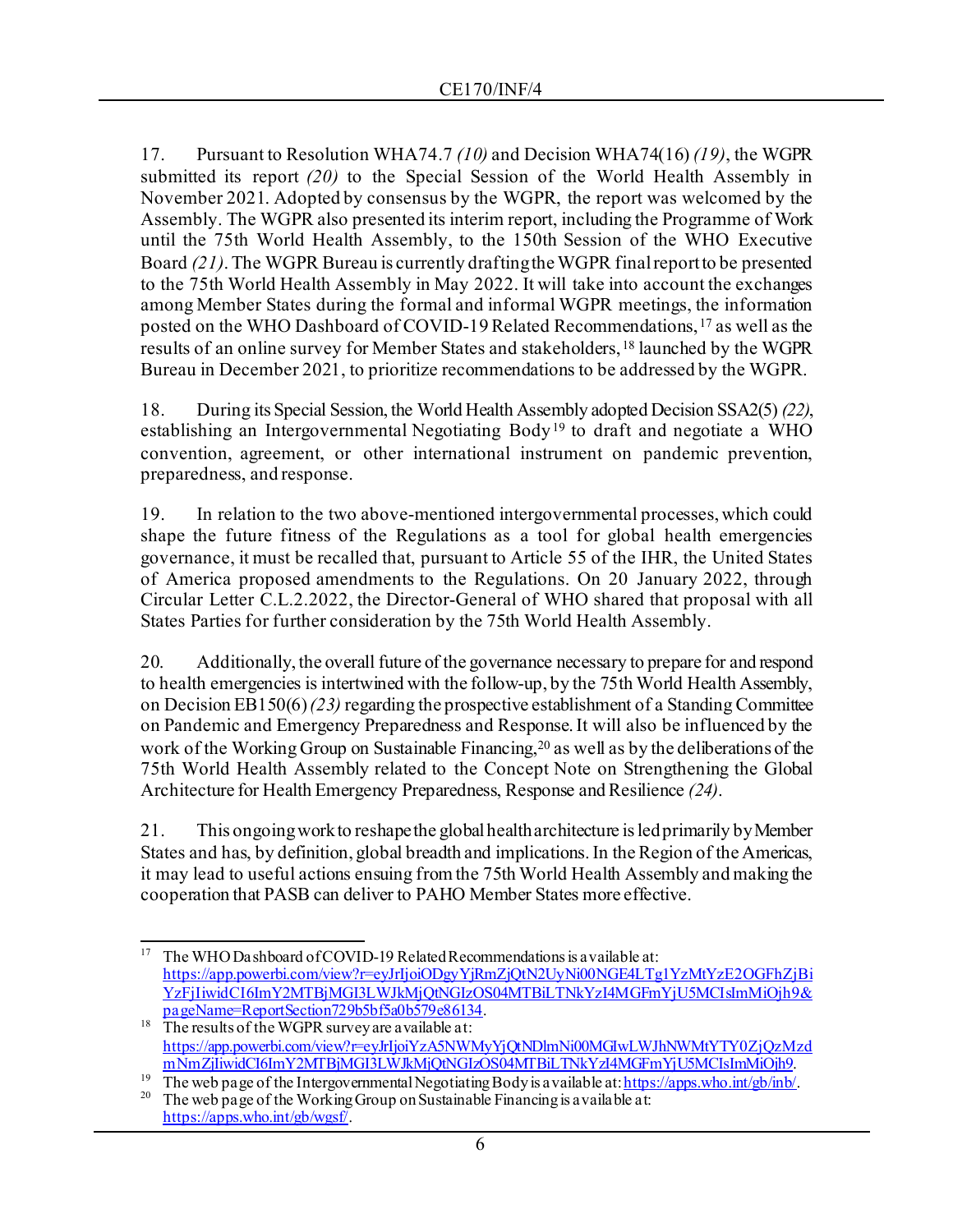# **Action by the Executive Committee**

22. The Executive Committee is invited to take note of this report and provide any comments it deems pertinent.

#### Annex

# **References**

- 1. World Health Organization. International Health Regulations (2005), third edition [Internet]. Geneva: WHO; 2016 [cited 2022 Apr 18]. Available from: <http://apps.who.int/iris/bitstream/10665/246107/1/9789241580496-eng.pdf>.
- 2. Pan American Health Organization. Implementation of the International Health Regulations [Internet]. 59th Directing Council of PAHO, 73rd Session of the Regional Committee of WHO for the Americas; 2021 Sep 20-24; virtual. Washington, DC: PAHO; 2021 (Document CD59/INF/5) [cited 2022 Apr 18]. Available from: [https://www.paho.org/en/documents/cd59inf5-implementation-international-health](https://www.paho.org/en/documents/cd59inf5-implementation-international-health-regulations)[regulations.](https://www.paho.org/en/documents/cd59inf5-implementation-international-health-regulations)
- 3. Pan American Health Organization. Report on strengthening PAHO and WHO preparedness for and response to health emergencies [Internet]. 59th Directing Council of PAHO, 73rd Session of the Regional Committee of WHO for the Americas; 2021 Sep 20-24; virtual. Washington, DC: PAHO; 2021 (Document CD59/INF/4) [cited 2022 Apr 18]. Available from: [https://www.paho.org/en/documents/cd59inf4-report-strengthening-paho-and-who](https://www.paho.org/en/documents/cd59inf4-report-strengthening-paho-and-who-preparedness-and-response-health-emergencies)[preparedness-and-response-health-emergencies](https://www.paho.org/en/documents/cd59inf4-report-strengthening-paho-and-who-preparedness-and-response-health-emergencies).
- 4. Pan American Health Organization. Report on strategic issues between PAHO and WHO [Internet]. 170th Session of the Executive Committee of PAHO; 2022 Jun 20-24; hybrid session. Washington, DC: PAHO; 2022 (Document CE170/INF/3) [forthcoming].
- 5. Pan American Health Organization. Update on COVID-19 in the Region of the Americas [Internet]. 170th Session of the Executive Committee of PAHO; 2022 Jun 20-24; hibrid session. Washington, DC: PAHO; 2022 (Document CE170/INF/2) [forthcoming].
- 6. World Health Organization. Revision of the International Health Regulations [Internet]. 58th World Health Assembly; 2005 May 16-25; Geneva. Geneva: WHO; 2005 (Resolution WHA58.3) [cited 2022 Apr 18]. Available from: [https://apps.who.int/gb/ebwha/pdf\\_files/WHA58-REC1/english/Resolutions.pdf](https://apps.who.int/gb/ebwha/pdf_files/WHA58-REC1/english/Resolutions.pdf).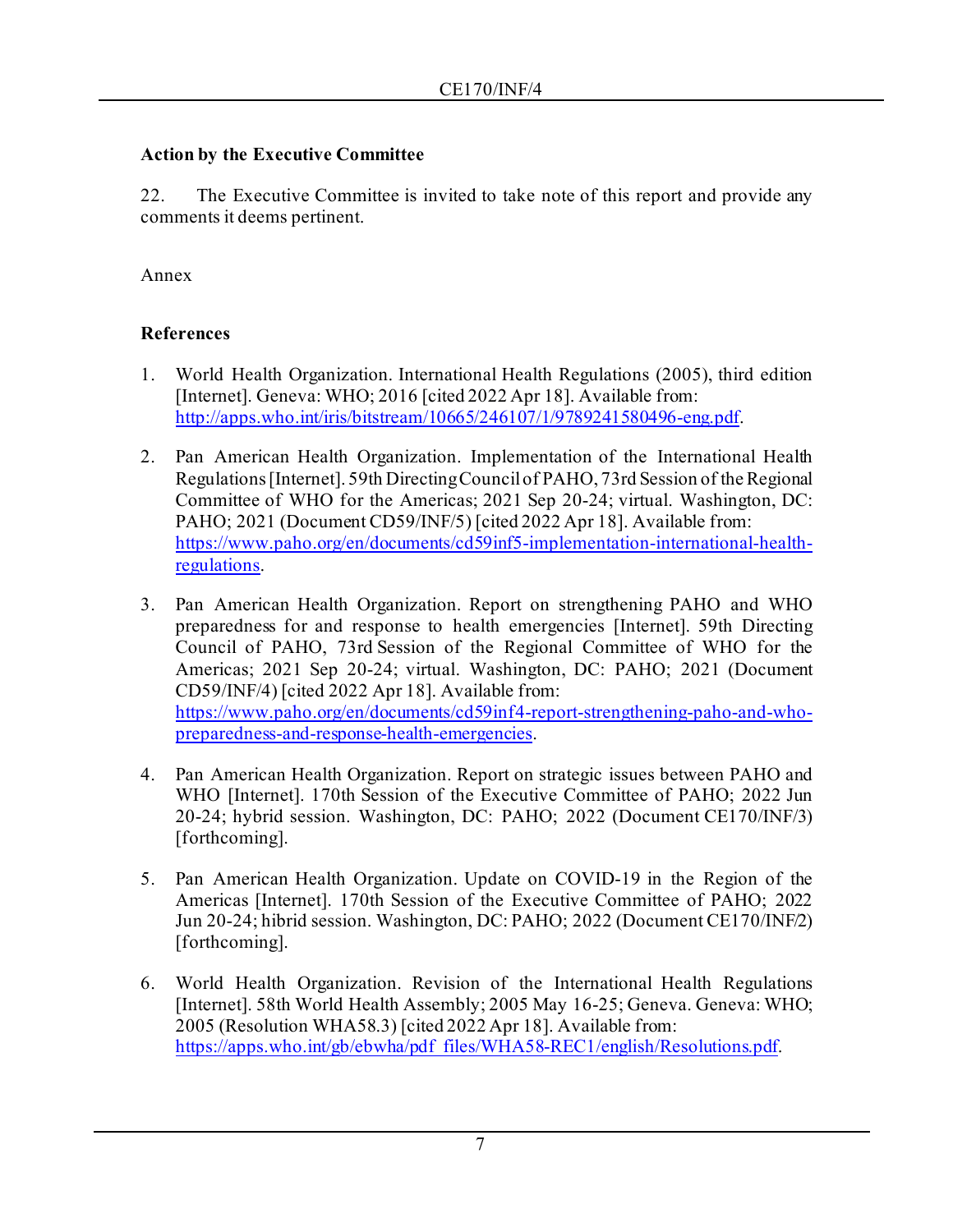- 7. World Health Organization. International Health Regulations (2005): monitoring and evaluation framework. Geneva: WHO; 2018 [cited 2022 Apr 18]. Available from: [https://apps.who.int/iris/bitstream/handle/10665/276651/WHO-WHE-CPI-2018.51](https://apps.who.int/iris/bitstream/handle/10665/276651/WHO-WHE-CPI-2018.51-eng.pdf) [eng.pdf](https://apps.who.int/iris/bitstream/handle/10665/276651/WHO-WHE-CPI-2018.51-eng.pdf).
- 8. World Health Organization. Implementation of the International Health Regulations (2005) [Internet]. 61st World Health Assembly; 2008 May 19-24; Geneva. Geneva: WHO; 2008 (Resolution WHA61.2) [cited 2022 Apr 18]. Available from: [http://apps.who.int/gb/ebwha/pdf\\_files/WHA61-REC1/A61\\_Rec1-part2-en.pdf](http://apps.who.int/gb/ebwha/pdf_files/WHA61-REC1/A61_Rec1-part2-en.pdf).
- 9. World Health Organization. Implementation of the International Health Regulations (2005): five-year global strategic plan to improve public health preparedness and response, 2018-2023 [Internet]. 71st World Health Assembly; 2018 May 21-26; Geneva. Geneva: WHO; 2018 (Decision WHA71[15]) [cited 2022 Apr 18]. Available from: [http://apps.who.int/gb/ebwha/pdf\\_files/WHA71/A71\(15\)-en.pdf](http://apps.who.int/gb/ebwha/pdf_files/WHA71/A71(15)-en.pdf).
- 10. World Health Organization. Strengthening WHO preparedness for and response to health emergencies [Internet]. 74th World Health Assembly; 2021 May 24-Jun 1; virtual. Geneva: WHO; 2021 (Resolution WHA74.7) [cited 2022 Apr 18]. Available from[: https://apps.who.int/gb/ebwha/pdf\\_files/WHA74/A74\\_R7-en.pdf](https://apps.who.int/gb/ebwha/pdf_files/WHA74/A74_R7-en.pdf).
- 11. World Health Organization. COVID-19 strategic preparedness and response plan. Geneva: WHO; 2021 [cited 2022 Apr 18]. Available from: <https://www.who.int/publications/i/item/WHO-WHE-2021.02>.
- 12. World Health Organization. Policy considerations for implementing a risk-based approach to international travel in the context of COVID-19. Geneva: WHO; 2021 [cited 2022 Apr 18]. Available from: [https://www.who.int/publications/i/item/WHO-2019-nCoV-Policy-Brief-Risk-based](https://www.who.int/publications/i/item/WHO-2019-nCoV-Policy-Brief-Risk-based-international-travel-2021.1)[international-travel-2021.1.](https://www.who.int/publications/i/item/WHO-2019-nCoV-Policy-Brief-Risk-based-international-travel-2021.1)
- 13. World Health Organization. Technical considerations for implementing a risk-based approach to international travel in the context of COVID-19: interim guidance, 2 July 2021. Geneva: WHO; 2021 [cited 2022 Apr 18]. Available from: [https://www.who.int/publications/i/item/WHO-2019-nCoV-Risk-based](https://www.who.int/publications/i/item/WHO-2019-nCoV-Risk-based-international-travel-2021.1)[international-travel-2021.1.](https://www.who.int/publications/i/item/WHO-2019-nCoV-Risk-based-international-travel-2021.1)
- 14. World Health Organization. Interim position paper: considerations regarding proof of COVID-19 vaccination for international travellers. Geneva: WHO; 2020 [cited 2022 Apr 18]. Available from: [https://www.who.int/news-room/articles-detail/interim-position-paper](https://www.who.int/news-room/articles-detail/interim-position-paper-considerations-regarding-proof-of-covid-19-vaccination-for-international-travellers)[considerations-regarding-proof-of-covid-19-vaccination-for-international-travellers](https://www.who.int/news-room/articles-detail/interim-position-paper-considerations-regarding-proof-of-covid-19-vaccination-for-international-travellers).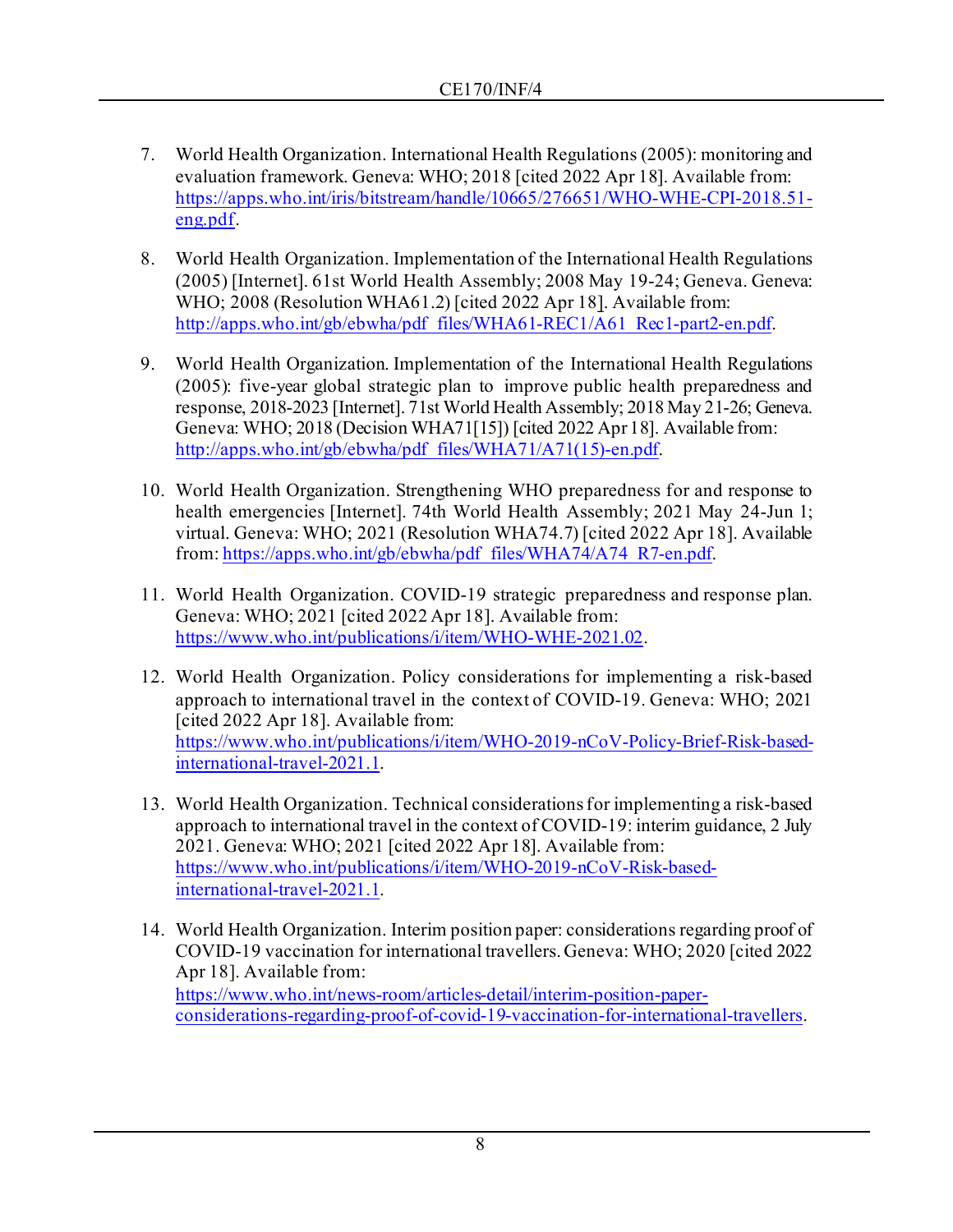- 15. Pan American Health Organization. Implementation of the International Health Regulations [Internet]. 58th Directing Council of PAHO, 72nd Session of the Regional Committee of WHO for the Americas; 2020 Sep 28-29; virtual. Washington, DC: PAHO; 2020 (Document CD58/INF/1) [cited 2022 Apr 18]. Available from: [https://www.paho.org/en/documents/cd58inf1-implementation-international-health](https://www.paho.org/en/documents/cd58inf1-implementation-international-health-regulations)[regulations.](https://www.paho.org/en/documents/cd58inf1-implementation-international-health-regulations)
- 16. World Health Organization. COVID-19 response [Internet]. 73rd World Health Assembly; 2020 May 18-19 and Nov 9-14; virtual. Geneva: WHO; 2020 (Resolution WHA73.1) [cited 2022 Apr 18]. Available from: [https://apps.who.int/gb/ebwha/pdf\\_files/WHA73/A73\\_R1-en.pdf](https://apps.who.int/gb/ebwha/pdf_files/WHA73/A73_R1-en.pdf).
- 17. World Health Organization. Update on implementation of resolution WHA73.1 (2020) on the COVID-19 response [Internet]. 74th World Health Assembly; 2021 May 24-Jun 1; virtual. Geneva: WHO; 2021 (Document A74/15) [cited 2022 Apr 18]. Available from[: https://apps.who.int/gb/ebwha/pdf\\_files/WHA74/A74\\_15-en.pdf](https://apps.who.int/gb/ebwha/pdf_files/WHA74/A74_15-en.pdf).
- 18. World Health Organization. Strengthening preparedness for health emergencies: implementation of the International Health Regulations (2005) [Internet]. 73rd World Health Assembly; 2020 May 18-19 and Nov 9-14; virtual. Geneva: WHO; 2020 (Resolution WHA73.8) [cited 2022 Apr 18]. Available from: [https://apps.who.int/gb/ebwha/pdf\\_files/WHA73/A73\\_R8-en.pdf](https://apps.who.int/gb/ebwha/pdf_files/WHA73/A73_R8-en.pdf).
- 19. World Health Organization. Special session of the World Health Assembly to consider developing a WHO convention, agreement or other international instrument on pandemic preparedness and response [Internet]. 74th World Health Assembly; 2021 May 24-Jun 1; virtual. Geneva: WHO; 2021 (Decision WHA74[16]) [cited 2022 Apr 18]. Available from[: https://apps.who.int/gb/ebwha/pdf\\_files/WHA74/A74\(16\)-en.pdf](https://apps.who.int/gb/ebwha/pdf_files/WHA74/A74(16)-en.pdf).
- 20. World Health Organization. Report of the Member States Working Group on Strengthening WHO Preparedness and Response to Health Emergencies to the special session of the World Health Assembly [Internet]. Second Special Session of the World Health Assembly; 2021 Nov 29-Dec 1; virtual. Geneva: WHO; 2021 (Document SSA2/3) [cited 2022 Apr 18]. Available from: [https://apps.who.int/gb/ebwha/pdf\\_files/WHASSA2/SSA2\\_3-en.pdf](https://apps.who.int/gb/ebwha/pdf_files/WHASSA2/SSA2_3-en.pdf).
- 21. World Health Organization. Strengthening WHO preparedness for and response to health emergencies: Interim report of the Working Group on Strengthening WHO Preparedness and Response to Health Emergencies [Internet]. 150th Session of the Executive Board; 2022 Jan 24-29; virtual. Geneva: WHO; 2022 (Document EB150/16) [cited 2022 Apr 18]. Available from: [https://apps.who.int/gb/ebwha/pdf\\_files/EB150/B150\\_16-en.pdf](https://apps.who.int/gb/ebwha/pdf_files/EB150/B150_16-en.pdf).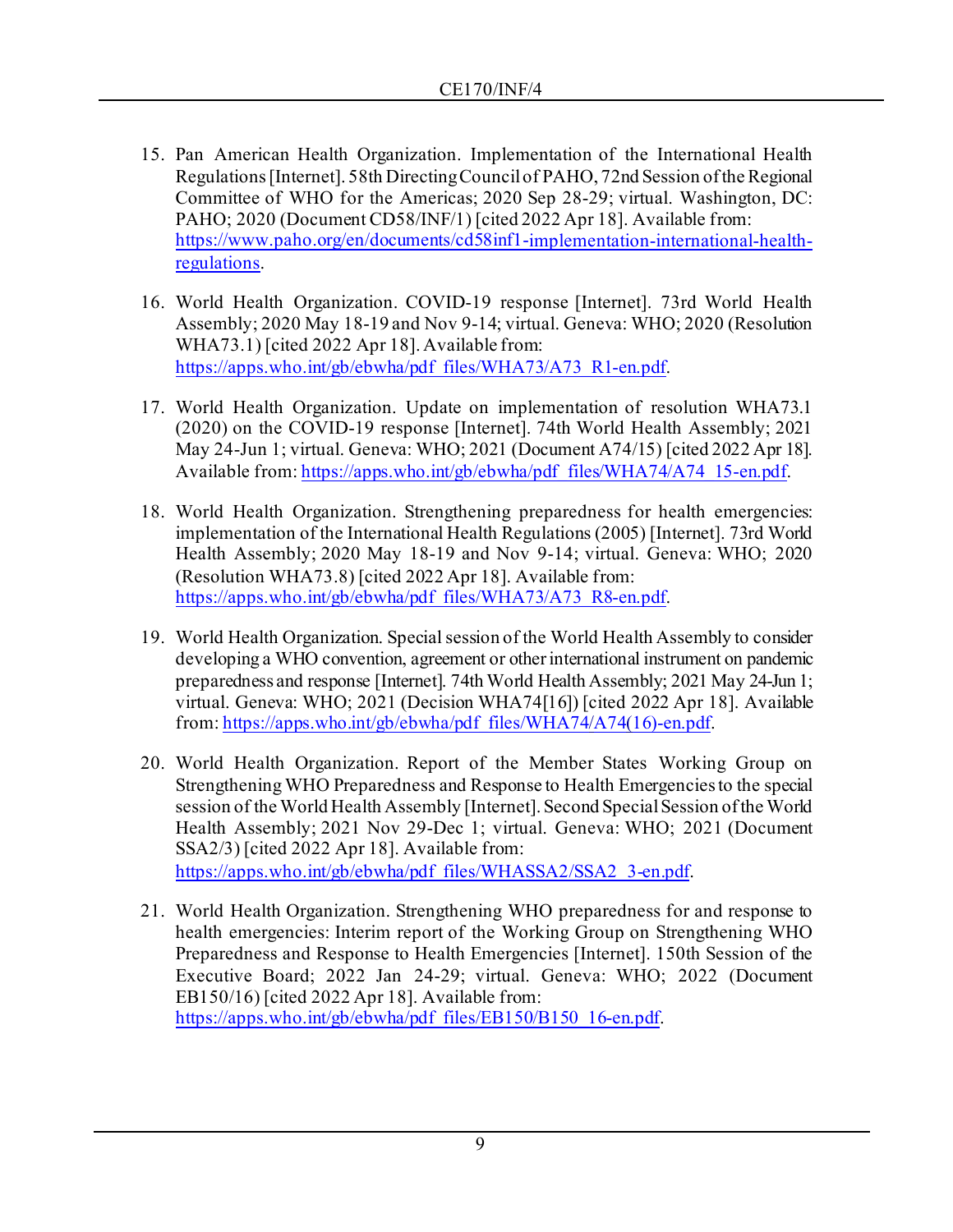- 22. World Health Organization. The World Together: Establishment of an intergovernmental negotiating body to strengthen pandemic prevention, preparedness and response [Internet]. Second Special Session of the World Health Assembly; 2021 Nov 29-Dec 1; virtual. Geneva: WHO; 2021 (Decision SSA2[5]) [cited 2022 Apr 18]. Available from: https://apps.who.int/gb/ebwha/pdf files/WHASSA2/SSA2(5)-en.pdf.
- 23. World Health Organization. Standing Committee on Pandemic and Emergency Preparedness and Response [Internet]. 150th Session of the Executive Board; 2021 Jan 24-29; virtual. Geneva: WHO; 2021 (Decision EB150[6]) [cited 2022 Apr 18]. Available from[: https://apps.who.int/gb/ebwha/pdf\\_files/EB150/B150\(6\)-en.pdf](https://apps.who.int/gb/ebwha/pdf_files/EB150/B150(6)-en.pdf).
- 24. World Health Organization. Strengthening the global architecture for health emergency preparedness, response and resilience: concept note for consultation process. Geneva: WHO; 2022 [cited 2022 Apr 18]. Available from: [https://www.who.int/publications/m/item/strengthening-the-global-architecture-for](https://www.who.int/publications/m/item/strengthening-the-global-architecture-for-health-emergency-preparedness-response-and-resilience)[health-emergency-preparedness-response-and-resilience.](https://www.who.int/publications/m/item/strengthening-the-global-architecture-for-health-emergency-preparedness-response-and-resilience)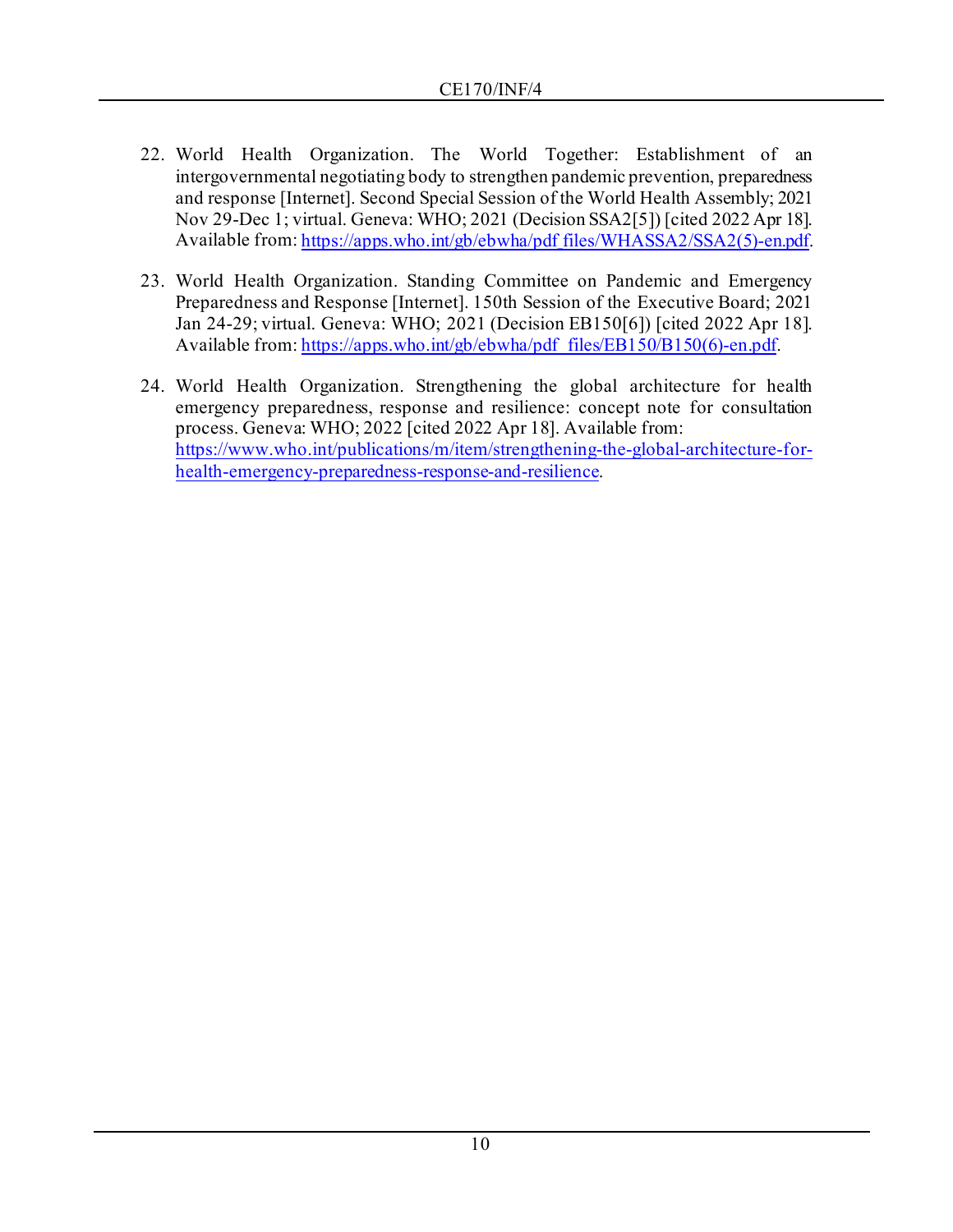#### <span id="page-10-0"></span>**Annex**

#### **Public Health Events of Potential International Concern and Voluntary External Evaluations in the Context of the IHR Monitoring and Evaluation Framework**

| <b>State Party</b>               | Number of acute public health events of potential<br>international concern assessed, 1<br>1 July 2021-19 March 2022<br>(number of events for which verification was<br>requested/obtained) | <b>Voluntary External Evaluation</b><br>(year conducted) |
|----------------------------------|--------------------------------------------------------------------------------------------------------------------------------------------------------------------------------------------|----------------------------------------------------------|
| Antigua and Barbuda              | 0(N/A)                                                                                                                                                                                     |                                                          |
| Argentina                        | 0(N/A)                                                                                                                                                                                     | Yes<br>(2019)                                            |
| Bahamas                          | 0(N/A)                                                                                                                                                                                     |                                                          |
| Barbados                         | 0(N/A)                                                                                                                                                                                     | $\overline{\phantom{0}}$                                 |
| Belize                           | 0(N/A)                                                                                                                                                                                     | Yes<br>(2016)                                            |
| Bolivia (Plurinational State of) | 1(N/A)                                                                                                                                                                                     |                                                          |
| <b>Brazil</b>                    | 5(2/2)                                                                                                                                                                                     | $\overline{\phantom{0}}$                                 |
| Canada                           | 1(N/A)                                                                                                                                                                                     | Yes<br>(2018)                                            |
| Chile                            | 2(1/1)                                                                                                                                                                                     |                                                          |
| Colombia                         | 8(3/3)                                                                                                                                                                                     |                                                          |
| Costa Rica                       | 0(N/A)                                                                                                                                                                                     |                                                          |
| Cuba                             | 1(N/A)                                                                                                                                                                                     |                                                          |
| Dominica                         | 0(N/A)                                                                                                                                                                                     |                                                          |
| Dominican Republic               | 0(N/A)                                                                                                                                                                                     | Yes<br>(2019)                                            |
| Ecuador                          | 3(N/A)                                                                                                                                                                                     |                                                          |
| El Salvador                      | 0(N/A)                                                                                                                                                                                     |                                                          |

<sup>1</sup> Events related to the COVID-19 pandemic, including multisystem inflammatory syndrome in children and adolescents, the emergence of SARS-CoV-2 Variants of Concern or Variants of Interest, and adverse events following immunization with vaccines against COVID-19, are not reflected in the Annex.